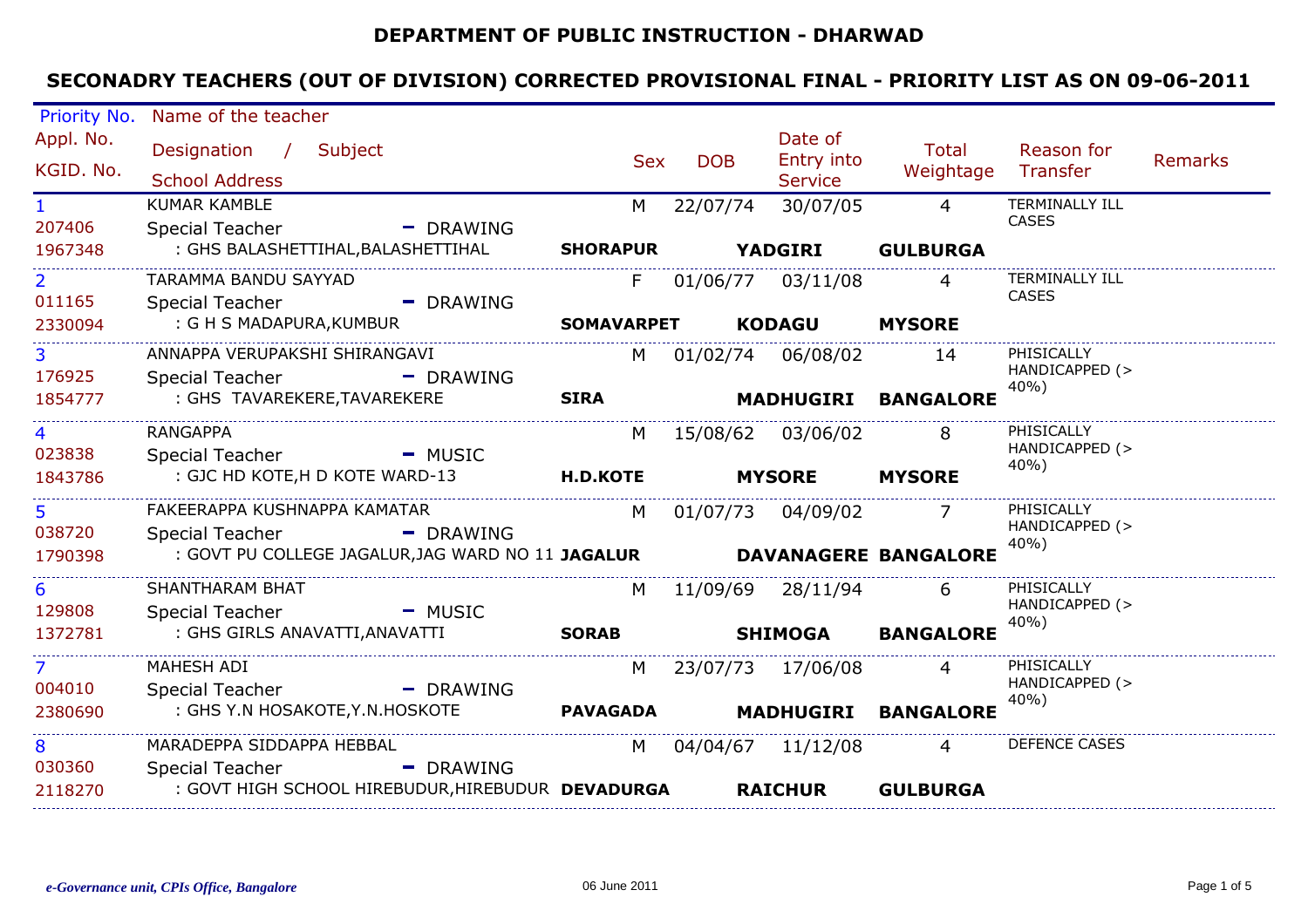| Priority No.              | Name of the teacher                                                  |                        |                    |            |            |                                         |                             |                                                         |         |
|---------------------------|----------------------------------------------------------------------|------------------------|--------------------|------------|------------|-----------------------------------------|-----------------------------|---------------------------------------------------------|---------|
| Appl. No.<br>KGID. No.    | Designation / Subject<br><b>School Address</b>                       |                        |                    | <b>Sex</b> | <b>DOB</b> | Date of<br>Entry into<br><b>Service</b> | Total<br>Weightage          | Reason for<br>Transfer                                  | Remarks |
| 9<br>128797               | HEMANTH K DESHPANDE<br>Arts Instructor                               | - DRAWING              | M                  |            | 22/05/63   | 02/11/88                                | 41                          | <b>HUSBAND AND</b><br>WIFE BOTH IN<br><b>GOVERNMENT</b> |         |
| 1105924                   | : CTE CHITRADURGA, Chitradurga                                       |                        | <b>CHITRADURGA</b> |            |            |                                         | <b>CHITRADURG BANGALORE</b> |                                                         |         |
| 10 <sup>°</sup><br>212012 | VANNUR M V<br>Special Teacher - - - - - DRAWING                      |                        |                    | M.         |            | 02/10/58 21/03/91                       | 40                          | <b>HUSBAND AND</b><br>WIFE BOTH IN<br>GOVERNMENT        |         |
| 1193809                   |                                                                      |                        |                    |            |            |                                         | <b>MYSORE</b>               |                                                         |         |
| 11 <sup>1</sup><br>075823 | <b>HONGAL N P</b><br>Special Teacher                                 | - DRAWING              |                    | M.         |            | 01/08/63 04/10/88                       | 29                          | <b>HUSBAND AND</b><br>WIFE BOTH IN                      |         |
| 1124369                   | : GJC SIRA, SIRA WARD1                                               |                        | <b>SIRA</b>        |            |            |                                         | <b>MADHUGIRI BANGALORE</b>  | <b>GOVERNMENT</b>                                       |         |
| 12<br>211916              | MAHADEVI PATIL<br>Special Teacher                                    | - CRAFT -TAILORING     | F.                 |            |            | 14/08/70  01/06/02                      | - 16                        | <b>HUSBAND AND</b><br>WIFE BOTH IN                      |         |
| 1859041                   | : GJC THATANAHALLY, THATANAHALLT <b>HOLENARASIPURA HASSAN MYSORE</b> |                        |                    |            |            |                                         |                             | <b>GOVERNMENT</b>                                       |         |
| 13<br>082491              | <b>MAHESH D NAIK</b><br>Special Teacher                              | - DRAWING              |                    |            |            | M 18/05/73 23/06/06                     | 8                           | <b>HUSBAND AND</b><br>WIFE BOTH IN                      |         |
| 1919544                   | : GHS HULIDEVARABANA,HULIDEVARABANA                                  |                        | <b>SAGAR</b>       |            |            | <b>SHIMOGA</b>                          | <b>BANGALORE</b>            | <b>GOVERNMENT</b>                                       |         |
| 14<br>042493              | <b>BEERANNA</b><br>HM - KGBV                                         | $-$ DRAMA              |                    |            |            | M 20/07/71 04/06/07                     | 6                           | <b>HUSBAND AND</b><br>WIFE BOTH IN                      |         |
| 2171787                   | : GHPS KADIVAL,KADIVAL                                               |                        | <b>KUSTAGI</b>     |            |            | <b>KOPPAL</b>                           | <b>GULBURGA</b>             | <b>GOVERNMENT</b>                                       |         |
| 15<br>086436              | SANTHOSH KUMAR BADAMIKAR<br><b>CRAFT GRADE I</b>                     | $\blacksquare$ DRAWING |                    | M          |            | 19/06/70 11/03/06                       | 5                           | HUSBAND AND<br>WIFE BOTH IN                             |         |
| 1936884                   | : GJC BOYS CHANNAPATNA, CHANNAPATNA<br><b>TOWN</b>                   |                        | CHANNAPATNA        |            |            |                                         | <b>RAMANAGARA BANGALORE</b> | <b>GOVERNMENT</b>                                       |         |
| 16                        | CHANABASAPPA BAGEWADI                                                |                        | M                  |            |            | 01/06/81 23/09/08                       | $\overline{4}$              | <b>HUSBAND AND</b>                                      |         |
| 011427<br>2285589         | Special Teacher<br>: GHS YEKTAPUR, YAKTHAPUR                         | - DRAWING              | <b>SHORAPUR</b>    |            |            | <b>YADGIRI</b>                          | <b>GULBURGA</b>             | WIFE BOTH IN<br><b>GOVERNMENT</b>                       |         |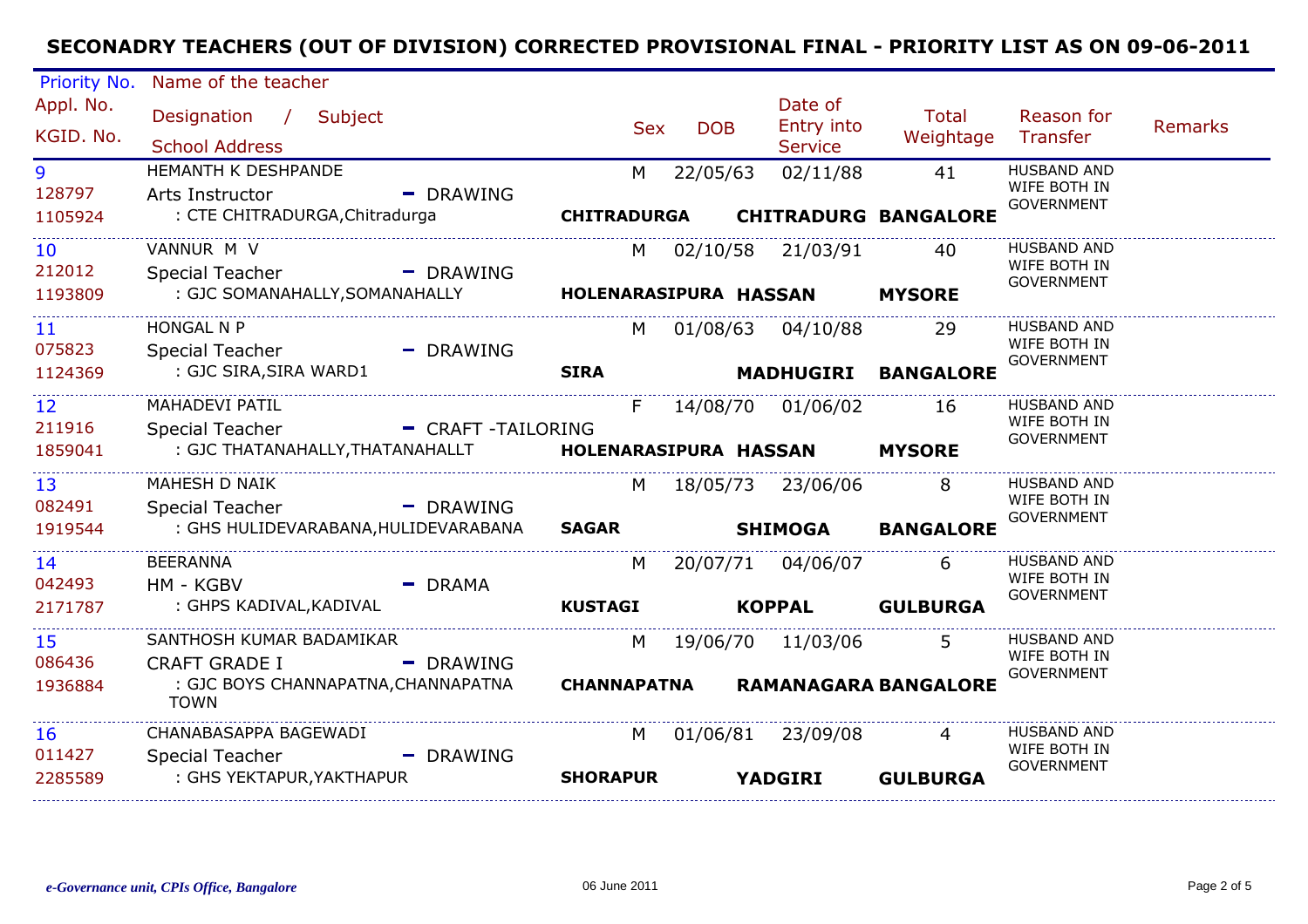| Priority No.                        | Name of the teacher                                                                              |                     |            |                                         |                                          |                                                   |                |
|-------------------------------------|--------------------------------------------------------------------------------------------------|---------------------|------------|-----------------------------------------|------------------------------------------|---------------------------------------------------|----------------|
| Appl. No.<br>KGID. No.              | Designation / Subject<br><b>School Address</b>                                                   | <b>Sex</b>          | <b>DOB</b> | Date of<br>Entry into<br><b>Service</b> | <b>Total</b><br>Weightage                | Reason for<br>Transfer                            | <b>Remarks</b> |
| 17 <sup>2</sup><br>063927<br>998323 | SHREESHAIL<br><b>CRAFT GRADE I</b><br>- CRAFT-HORTICULTURE<br>: GPUC BYNDOOR, YADTHARE           | M<br><b>BYNDOOR</b> | 27/07/57   | 19/08/91<br><b>UDUPI</b>                | 36<br><b>MYSORE</b>                      | <b>HUSBAND OR</b><br>WIFE IN<br><b>GOVERNMENT</b> |                |
| 18<br>243118<br>1949336             | DAYANAND BHANDARKAWATE<br><b>Special Teacher</b><br>- DRAWING<br>: SGB GOVT H.S ANABERU, ANABERU | M                   | 20/06/69   | 03/06/04                                | 12<br>DAVANAGERE(S) DAVANAGERE BANGALORE | <b>HUSBAND OR</b><br>WIFE IN<br><b>GOVERNMENT</b> |                |
|                                     |                                                                                                  |                     |            |                                         |                                          |                                                   |                |
| 19<br>105900                        | <b>SUJATHA MADALE</b><br>Special Teacher<br>- DRAWING                                            | F.                  |            | 01/06/75 27/09/05                       | 10                                       | <b>HUSBAND OR</b><br>WIFE IN<br><b>GOVERNMENT</b> |                |
| 1959733                             | : GMHPS NONAVINAKERE, NONAVINAKERE                                                               | <b>TIPTUR</b>       |            | <b>TUMKUR</b>                           | <b>BANGALORE</b>                         |                                                   |                |
| 20<br>060163                        | NAGANAGOUDA N PATIL<br>Special Teacher<br>- DRAWING                                              | M                   |            | 01/05/66 05/12/05                       | 10                                       | <b>HUSBAND OR</b><br>WIFE IN                      |                |
| 1959916                             |                                                                                                  |                     |            |                                         | <b>MADHUGIRI BANGALORE</b>               | <b>GOVERNMENT</b>                                 |                |
| 21<br>237116                        | SANTHOSH PUJARI<br>Special Teacher<br>$\blacksquare$ DRAWING                                     | M.                  |            | 23/09/72 03/09/02                       | 8                                        | <b>HUSBAND OR</b><br>WIFE IN                      |                |
| 1854484                             | : GBJC BOYS TIPTUR, TIPTUR (TMC) WARD 20                                                         | <b>TIPTUR</b>       |            | <b>TUMKUR</b>                           | <b>BANGALORE</b>                         | <b>GOVERNMENT</b>                                 |                |
| 22<br>240230                        | CHANDRASHEKHAR G HORAKERI<br><b>Special Teacher</b><br>- DRAWING                                 | M                   |            | 20/07/66 26/06/06                       | 8                                        | <b>HUSBAND OR</b><br>WIFE IN                      |                |
| 1950924                             | : GHS-K.KALLAHALLI,K.KALLAHALLI                                                                  |                     |            |                                         | HARAPANAHALLI DAVANAGERE BANGALORE       | <b>GOVERNMENT</b>                                 |                |
| 23<br>142740                        | DUNDAPPA MAHADEV KANKANAWADI<br><b>Special Teacher</b><br>- DRAWING                              | M                   |            | 01/06/76 02/07/07                       | 6                                        | <b>HUSBAND OR</b><br>WIFE IN                      |                |
| 2160608                             | : GJC - KULAMBI KUNDUR, KUNDUR                                                                   | <b>HONNALI</b>      |            |                                         | <b>DAVANAGERE BANGALORE</b>              | <b>GOVERNMENT</b>                                 |                |
| 24<br>116525                        | <b>VASANT SALI</b><br>Special Teacher<br>$-$ DRAWING                                             | M                   |            | 21/07/75 12/10/07                       | 6                                        | <b>HUSBAND OR</b><br>WIFE IN                      |                |
| 2381371                             | : GHS HITHALAHALLI MUTT<br>HITTALAHALLI, HITHALAHALLI                                            | <b>KUNIGAL</b>      |            | <b>TUMKUR</b>                           | <b>BANGALORE</b>                         | <b>GOVERNMENT</b>                                 |                |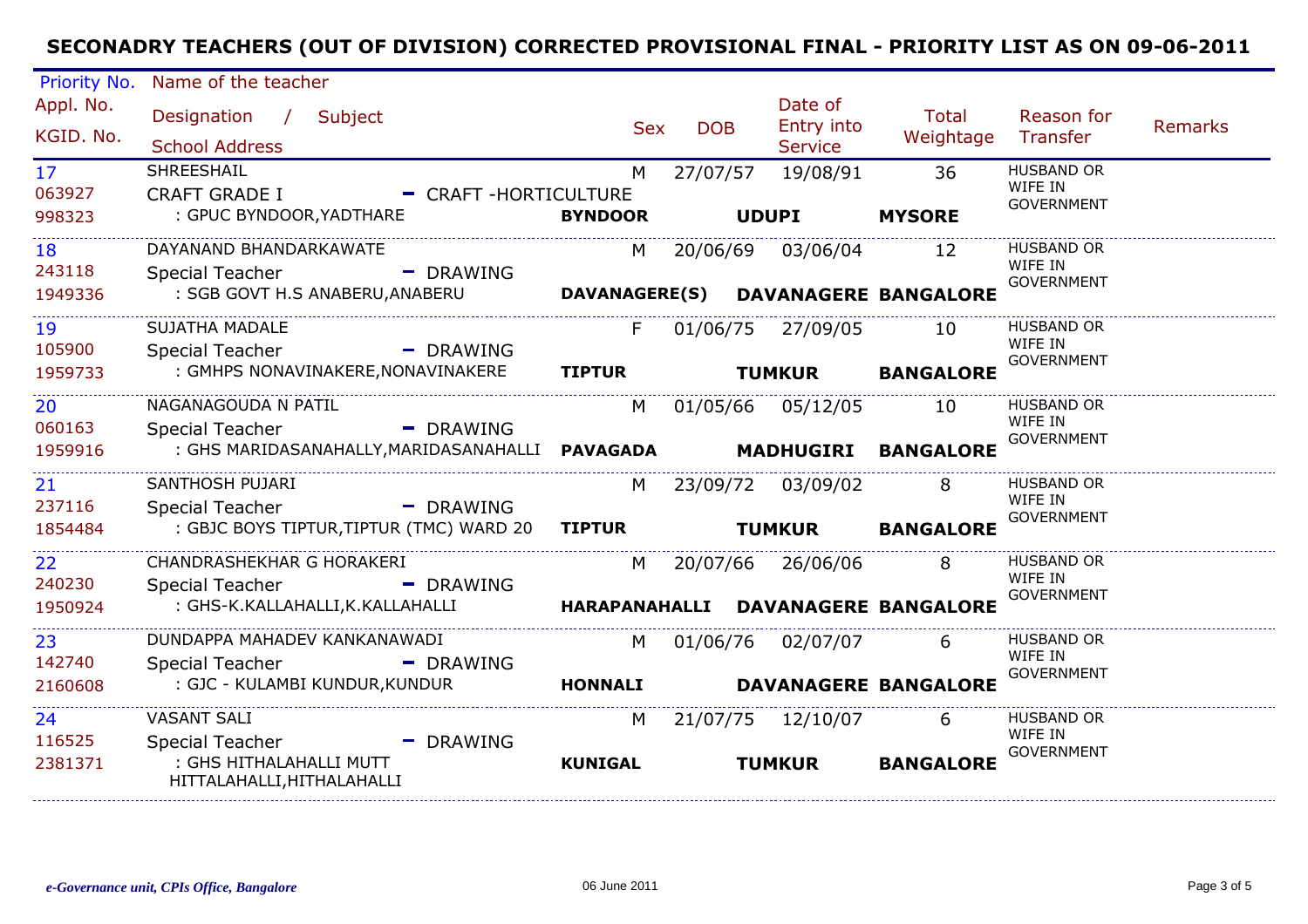| Priority No.                   | Name of the teacher                                       |                      |                   |                         |                                         |                             |                                                   |         |
|--------------------------------|-----------------------------------------------------------|----------------------|-------------------|-------------------------|-----------------------------------------|-----------------------------|---------------------------------------------------|---------|
| Appl. No.<br>KGID. No.         | Designation / Subject<br><b>School Address</b>            |                      | <b>Sex</b>        | <b>DOB</b>              | Date of<br>Entry into<br><b>Service</b> | Total<br>Weightage          | Reason for<br>Transfer                            | Remarks |
| 25<br>239752                   | <b>BALAKRISHNA P C</b><br><b>Special Teacher</b>          | - DRAWING            | M                 | 01/08/72                | 06/03/08                                | 6                           | <b>HUSBAND OR</b><br>WIFE IN<br><b>GOVERNMENT</b> |         |
| 1945821                        | : GHS RAJAVANTHI, RAJAVANTHI                              |                      | <b>PAVAGADA</b>   |                         |                                         | MADHUGIRI BANGALORE         |                                                   |         |
| 26<br>202654                   | MAHADEVI VEERAPPA KARADI<br><b>Special Teacher</b>        | - DRAWING            | F.                |                         | 28/02/68 05/09/08                       | 4                           | <b>HUSBAND OR</b><br>WIFE IN                      |         |
| 2134176<br>------------------- | : GPUC PADUBIDRI, NADSAL                                  |                      | <b>UDUPI</b>      |                         | UDUPI MYSORE                            |                             | <b>GOVERNMENT</b>                                 |         |
| 27 <sub>2</sub><br>072679      | KASTURI RAMAPPA HOSMANI<br><b>Special Teacher</b>         | - DRAWING            | F                 |                         | 20/06/74 03/09/02 16                    |                             | OTHER CASES<br><b>WOMEN</b>                       |         |
| 1948261                        | : GHS - KOKKANUR, KOKKANURU                               |                      | <b>HARIHARA</b>   |                         |                                         | <b>DAVANAGERE BANGALORE</b> |                                                   |         |
| 28<br>106569                   | SRIMATI NINGAVVA<br>HM - KGBV                             | $-$ DRAMA            | F.                |                         |                                         | 6                           | <b>OTHER CASES</b><br><b>WOMEN</b>                |         |
| 2221628                        | : GOVT KBHPS LOTAGERI, LOTAGERI                           |                      | <b>MUDDEBIHAL</b> |                         | <b>BIJAPUR BELGAUM</b>                  |                             |                                                   |         |
| 29<br>232929                   | RAJASHREE KAMBLE<br><b>Special Teacher</b>                | - DRAWING            |                   |                         | F 13/07/81 02/08/05                     | $\overline{3}$              | OTHER CASES<br><b>WOMEN</b>                       |         |
| 1967344                        | : GHS REVOOR,RAVOOR                                       |                      | <b>CHITTAPUR</b>  |                         |                                         | <b>GULBARGA GULBURGA</b>    |                                                   |         |
| 30<br>023944                   | L M BADIGER<br>Special Teacher                            | - CRAFT - WOOD CRAFT | M l               |                         | 22/05/57 31/10/88                       | 42                          | OTHER CASES MEN                                   |         |
| 1028466<br>.                   | : GPUC NAGASANDRA, NAGASANDRA <b>KUNIGAL</b>              |                      |                   |                         |                                         | <b>TUMKUR BANGALORE</b>     |                                                   |         |
| 31<br>242346                   | SHANKAR J LAMANI<br>CRAFT GRADE II - CRAFT - HORTICULTURE |                      | M                 |                         | 01/06/57 23/11/88                       | 42                          | OTHER CASES MEN                                   |         |
| 902794                         | : GJC NARAYANPUR, NARAYANPUR                              |                      | <b>SHORAPUR</b>   | <b>TEXABLE TRADGERI</b> |                                         | <b>GULBURGA</b>             |                                                   |         |
| 32<br>017166                   | ASHOK METIGOUDAR                                          |                      |                   |                         | M 01/06/57 04/11/89                     | 42                          | OTHER CASES MEN                                   |         |
| 1191934                        | Special Teacher<br>: GHS MALAGITTI, MALAGITTI             | - CRAFT-HORTICULTURE | <b>KUSTAGI</b>    |                         | <b>KOPPAL</b>                           | <b>GULBURGA</b>             |                                                   |         |
| 33<br>045603                   | K B NANDEPPAGOUDAR<br>Special Teacher                     | - DRAWING            |                   |                         | M 01/04/62 20/11/89                     | 42                          | OTHER CASES MEN                                   |         |
| 1138134                        | : GHS GIRLS KEMBHAVI, KEMBHAVI                            |                      | <b>SHORAPUR</b>   |                         | <b>YADGIRI</b>                          | <b>GULBURGA</b>             |                                                   |         |